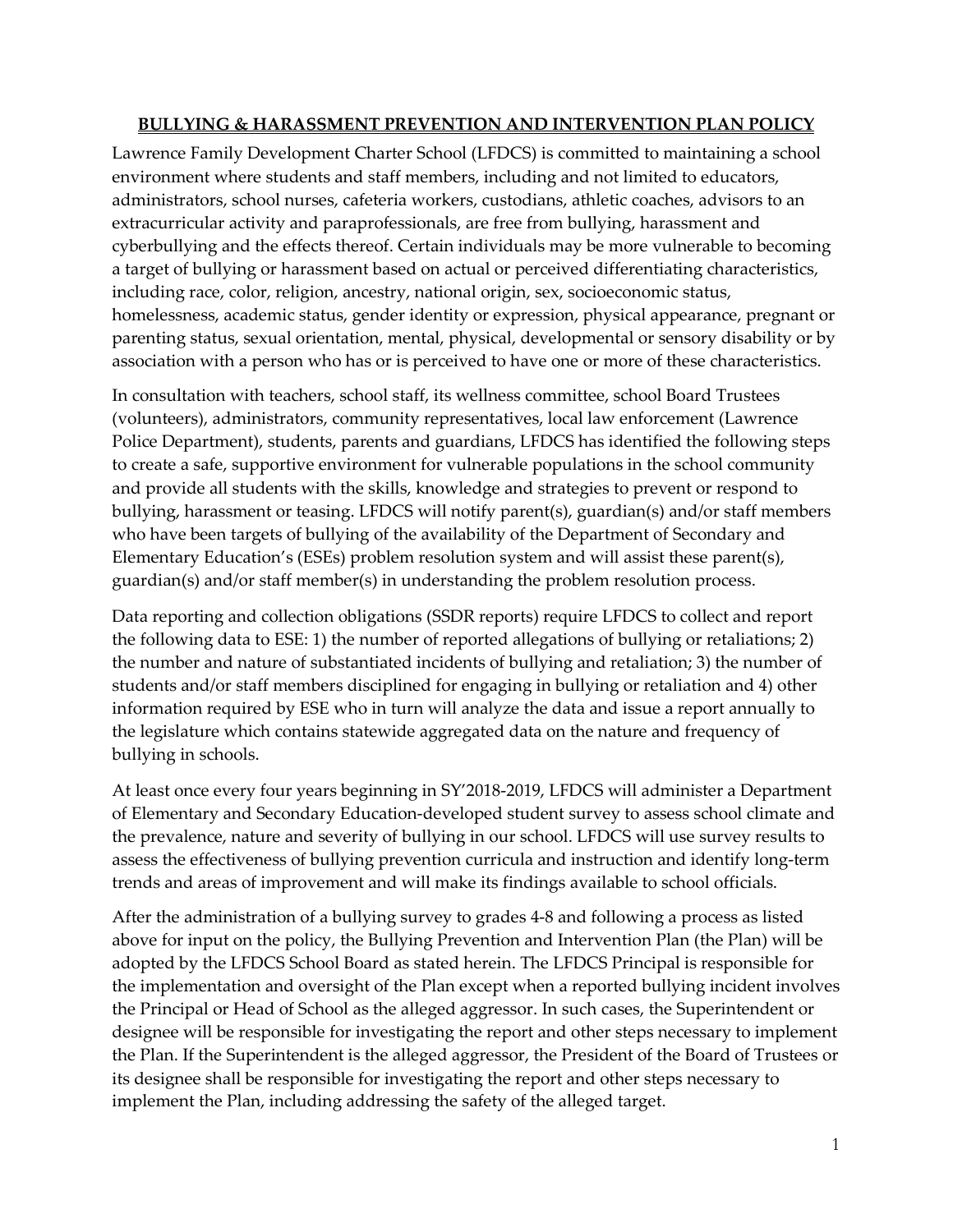# **Acts of bullying and cyberbullying are prohibited:**

- a. on school grounds and property immediately adjacent to school grounds, at a schoolsponsored or school-related activity, function or program whether on or off school grounds, at a school bus stop, on a school bus or other vehicle owned, leased or used by a school district or school; or through the use of technology or an electronic device owned, leased or used by a school district or school, and
- b. at a location, activity, function or program that is not school-related through the use of technology or an electronic device that is not owned, leased or used by a school district or school, if the acts create a hostile environment at school for the target or witness(es), infringes on their rights at school or materially and substantially disrupts the education process or the orderly operation of a school.

# **A. Definitions**

**Aggressor** is a student or a member of school staff who engages in bullying, cyberbullying or retaliation towards a student.

**Bullying**, as defined in M.G.L. c. 71, § 37O, is the repeated use by one or more students or a member of school staff of a written, verbal or electronic expression or a physical act or gesture or any combination thereof, directed at a target that:

- causes physical or emotional harm to the target or damage to the target's property;
- places the target in reasonable fear of harm to himself or herself or of damage to his or her property;
- creates a hostile environment at school for the target;
- infringes on the rights of the target at school; or
- materially and substantially disrupts the education process or the orderly operation of a school.

**Cyberbullying** is bullying through the use of technology or electronic devices such as telephones, cell phones, computers and the Internet. It includes, but is not limited to, email, instant messages, text messages and Internet postings. See M.G.L. c. 71, § 37O for the legal definition of cyberbullying.

**Hostile environment**, as defined in M.G.L. c. 71, § 37O, is a situation in which bullying causes the school environment to be permeated with intimidation, ridicule or insult that is sufficiently severe or pervasive to alter the conditions of a student's education.

**Retaliation** is any form of intimidation, reprisal or harassment directed against a student or staff member who reports bullying, provides information during an investigation of bullying or witnesses or has reliable information about bullying.

School Staff includes, but is not limited to, educators, administrators, counselors, school nurses, cafeteria workers, custodians, athletic coaches, advisors to extracurricular activities, support staff or paraprofessionals.

**Target** is a student or staff member against whom bullying, cyberbullying or retaliation has been perpetrated.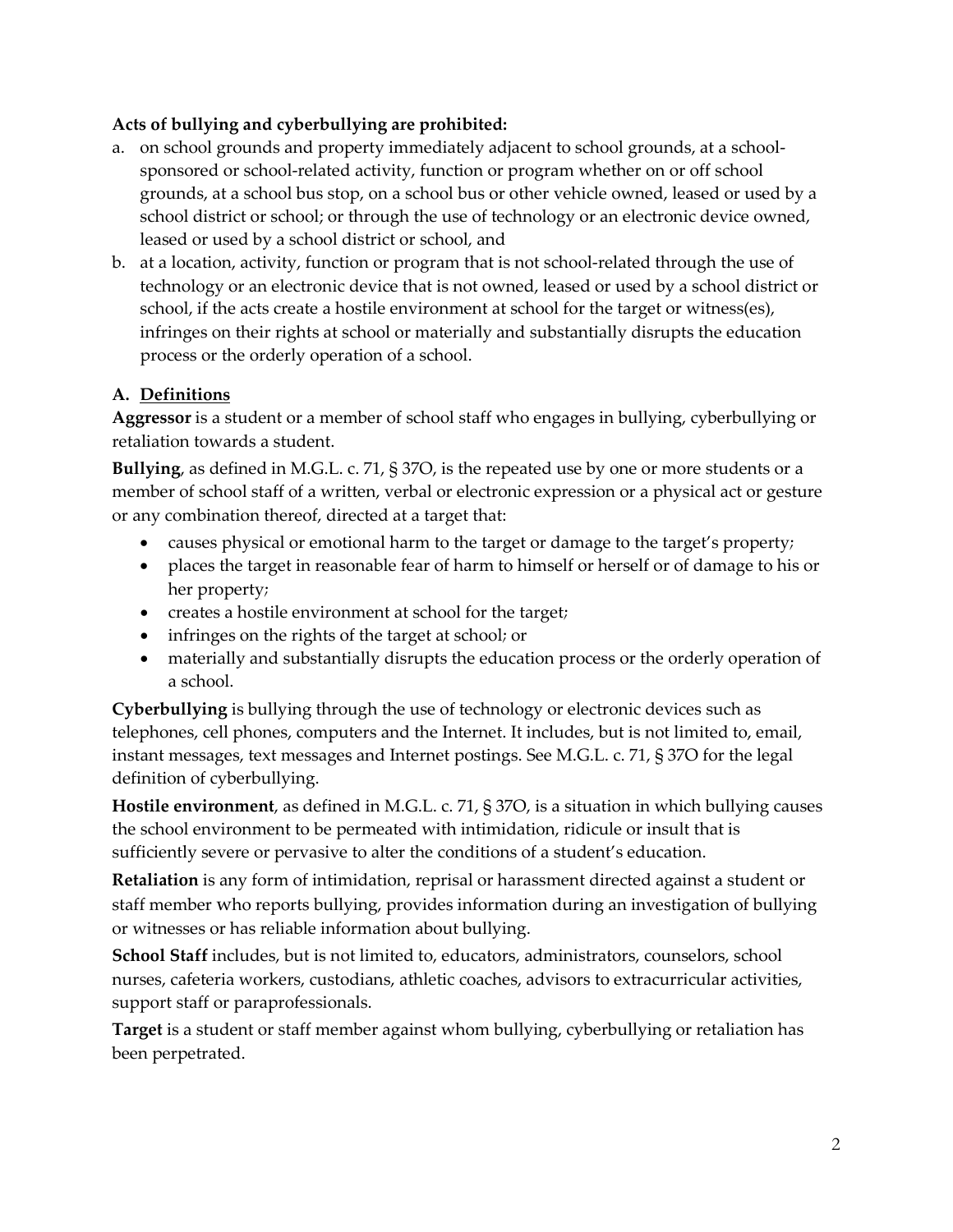## **B. Bullying and Retaliation Are Prohibited and Will Lead to Discipline**

LFDCS absolutely prohibits bullying, cyberbullying and retaliation as defined above. Students and/or staff members who engage in bullying or retaliation will be subject to disciplinary action; however, disciplinary action taken must balance the need for accountability with the need to teach appropriate behavior. The range of disciplinary action includes, but is not limited to, one or more of the following: verbal warnings, written warnings, reprimands, detentions, short-term or long-term suspensions or expulsions from school as determined by the Principal or designee and/or LFDCS Board, subject to applicable procedural requirements. Nothing in this policy is intended to prevent the school administration and/or LFDCS Board from taking disciplinary action against a student or staff member for conduct that does not meet the definition of bullying or cyberbullying, as defined above, but never the less is inappropriate for the school environment.

# **C. Annual Staff Training on the Plan**

Annually during in-service professional development week, LFDCS trains every staff member in recognizing the signs of bullying and how/when to report bullying to an administrator when a student, staff member or student discloses bullying. They also learn about bullying's prevalence through its statistics and recognizing the signs of bullying. A component of Crisis Prevention Institute (CPI), a mandatory training for all staff during inservice professional development week, helps staff focus on preventing student conflict by managing the learning environment, minimizing negative behaviors and recognizing when a student may be starting to present escalated behaviors. Most importantly, this includes how to de-escalate a situation before it disrupts and affects other students. This training for all LFDCS staff on the Plan includes staff duties under the Plan, an overview of the steps that the Principal or designee will follow upon receipt of a report of bullying or retaliation and an overview of the bullying prevention curricula to be offered at all grades throughout the school or district. Staff members hired after the start of the school year are required to participate in school-based training during the school year in which they are hired, unless they can demonstrate participation in an acceptable and comparable program within the last two years.

To further bullying prevention and in an effort to address social-emotional learning, LFDCS has adopted *The Leader in Me* program. This approach empowers educators with effective practices and tools to teach leadership to every student and create a culture of student empowerment. Through the learning, practicing and implementation of seven healthy habits, students learn how to become a community of learners where they support, not bully, each other. As part of this program, parents learn about *The Leader in Me* at Board Meetings, Parent Advisory Council meetings and Parent Coffees, and are given the seven healthy habits to use at home (translated).

## D**. Ongoing Professional Development**

The goal of professional development is to establish a common understanding of tools necessary for staff to create a school climate that promotes safety, civil communication and respect for differences.

Professional development builds the skills of staff members to prevent, identify and respond to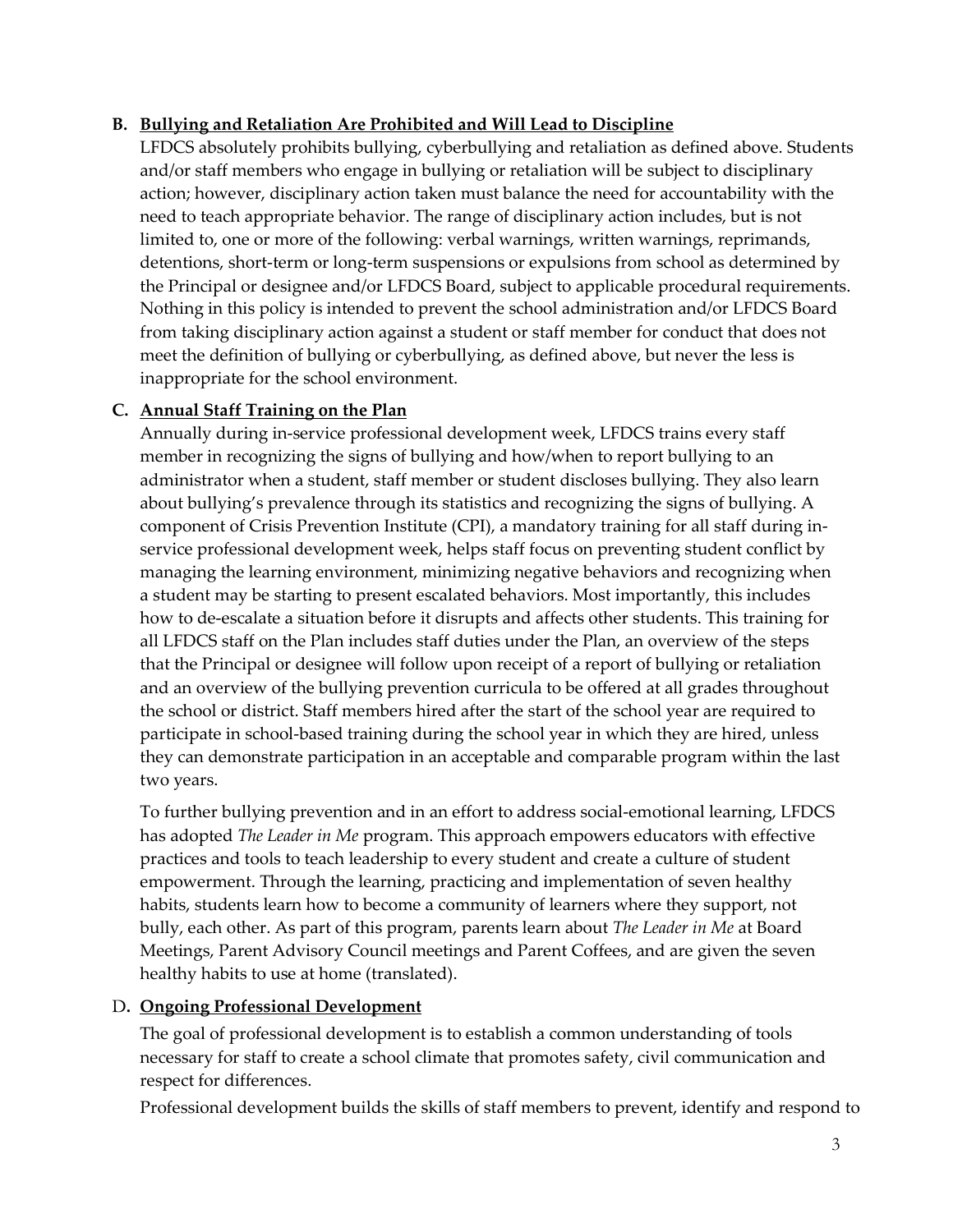bullying. As required by M.G.L.c.71,§37O, the content of LFDCS professional development will be informed by research and will include information on:

- i. developmentally-(or age-) appropriate strategies to prevent bullying;
- ii. developmentally-(or age-) appropriate strategies for immediate, effective interventions to stop bullying incidents;
- iii. information regarding the complex interaction and power differential that can take place among a target and witness(es) to the bullying;
- iv. research findings on bullying, including information about specific categories of students and/or staff members who have been shown to be particularly at risk for bullying in the school environment;
- v. information on the incidence and nature of cyberbullying; and
- vi. Internet safety issues as they relate to cyberbullying.

Professional development addresses ways to prevent and respond to bullying or retaliation for students with disabilities that must be considered when developing students' Individualized Education Programs (IEPs). This includes a particular focus on the needs of students with autism or students whose disability affects social skills development. Additional areas identified by LFDCS for professional development include:

- $\triangleright$  promoting and modeling the use of respectful language;
- $\triangleright$  fostering an understanding of and respect for diversity and difference;
- $\triangleright$  building relationships and communicating with families;
- $\triangleright$  constructively managing classroom behaviors;
- $\triangleright$  using positive behavioral intervention strategies;
- $\triangleright$  applying constructive disciplinary practices;
- $\triangleright$  teaching students skills including positive communication, anger management and empathy for others;
- $\triangleright$  engaging students in school or classroom planning and decision-making and maintaining a safe and caring classroom for all students;
- $\triangleright$  engaging staff and those responsible for the implementation and oversight of the Plan to distinguish between acceptable managerial behaviors designed to correct misconduct, instill accountability in the school setting and bullying behaviors.

## **E. Access to Resources and Services**

LFDCS promotes a positive school climate by ensuring that the underlying emotional needs of the target, their family and others are addressed. In order to enhance LFDCS's capacity to prevent, intervene early and respond effectively to bullying, below are strategies and services which reflect understanding of the dynamics of bullying and provides approaches to addressing the needs of targets.

LFDCS plans and strategies include classroom lessons on wellness, citizenship and leadership, and as needed, the school refers students for appropriate services who are targets and family members of those students as reflected in this Plan.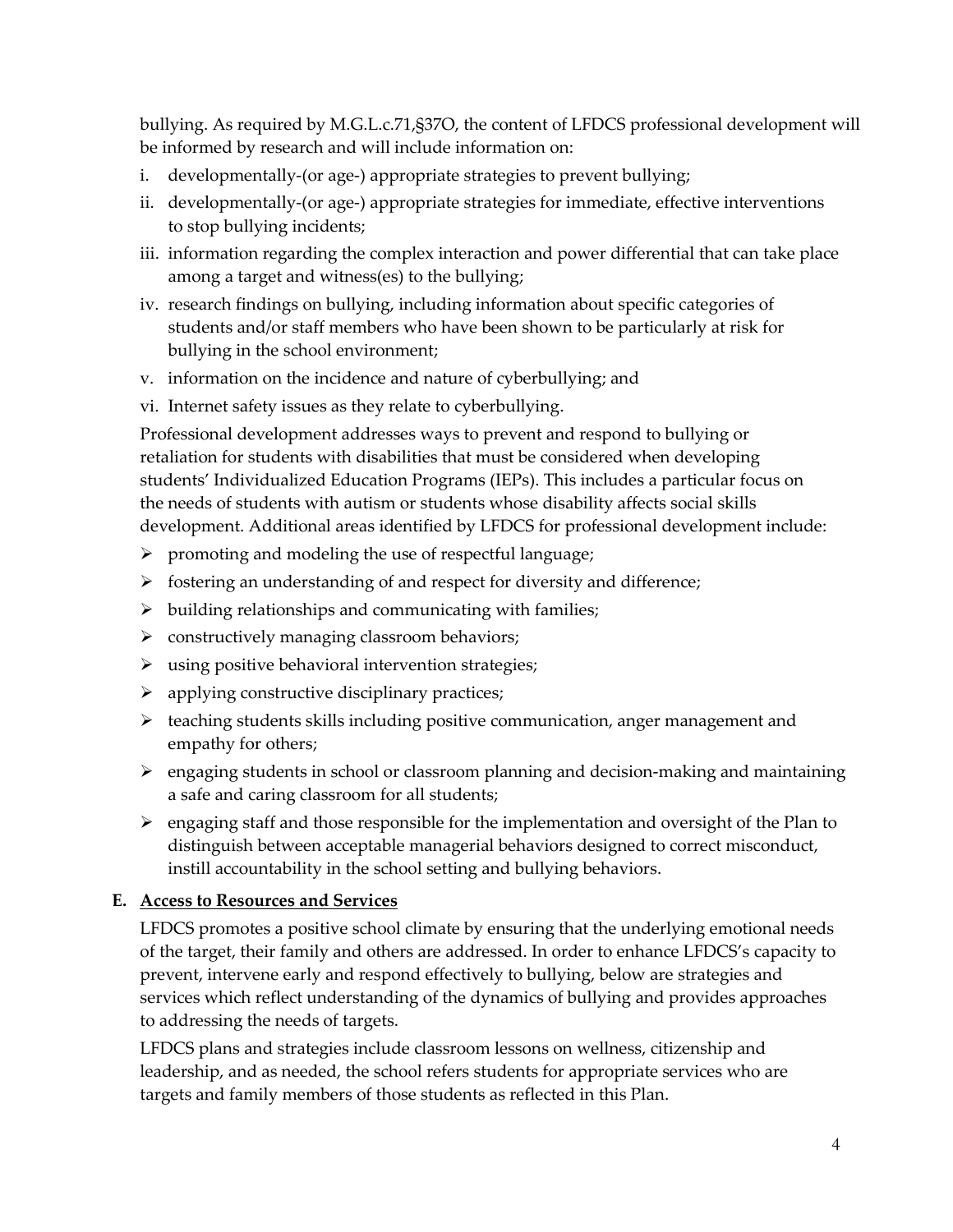LFDCS uses significant grant resources to implement a school-wide *The Leader in Me* program to engage students, staff and families in wellness in order to avoid incidents of bullying and harassment.

This includes a review of current staffing and professional development programs that support the creation of positive school environments by focusing on early interventions and intensive services. *The Leader in Me* program includes three *The Leader in Me* steering committee leaders and three *The Leader in Me* committee members selected from each of the three buildings. These members help to shape the mapping of resources and develop recommendations and action steps to fill resource and service gaps. Connected to *The Leader in Me* efforts are new curricula, the engagement of staff, establishing of safety planning and the engagement of external agencies, such as *BlueSkies Wellness*, to provide services including Community Service Agencies (CSAs) for Medicaid eligible students.

Summer in-service safety plans for students who have been targets of bullying or retaliation helps all school staff to understand and offer social skills programs to prevent bullying by offering education and/or intervention services for students exhibiting bullying behaviors. In the case of students with disabilities and as required by M.G.L. c. 71B, § 3, as amended by Chapter 92 of the Acts of 2010, when the IEP Team determines if a student has a disability that affects social skills development or the student may participate in or is vulnerable to bullying, harassment or teasing because of his/her disability, the Team considers what should be included in the IEP to develop the student's skills and proficiencies to avoid and respond to bullying, harassment or teasing.

Through LFDCS's tier 3 process students involved with bullying are referred for outside services such as *BlueSkies Wellness*, which provides direct services at LFDCS.

## **F. Academic and Non-Academic Activities**

LFDCS provides age-appropriate instruction on bullying prevention in each grade that is incorporated into the curricula through *The Leader in Me* program and through our Physical Education and Science curricula. Academic and non-academic curricula is evidence-based as part of instruction for classroom approaches, whole school initiatives and focused strategies for bullying prevention and social skills development.

Resources from the Department's website at http://www.doe.mass.edu/ssce/bullying/ include [social and emotional learning guidelines.](http://www.doe.mass.edu/bullying/%239) Specific bullying prevention approaches to develop skills include:

- $\triangleright$  empowering students to take action by knowing what to do when they witness other students or school staff engaged in acts of bullying or retaliation, including seeking adult assistance;
- $\triangleright$  helping students understand the dynamics of bullying and cyberbullying, including the underlying power imbalance;
- $\triangleright$  emphasizing cyber safety, including safe and appropriate use of electronic communication technologies;
- $\triangleright$  enhancing students' skills for engaging in healthy relationships and respectful communications; and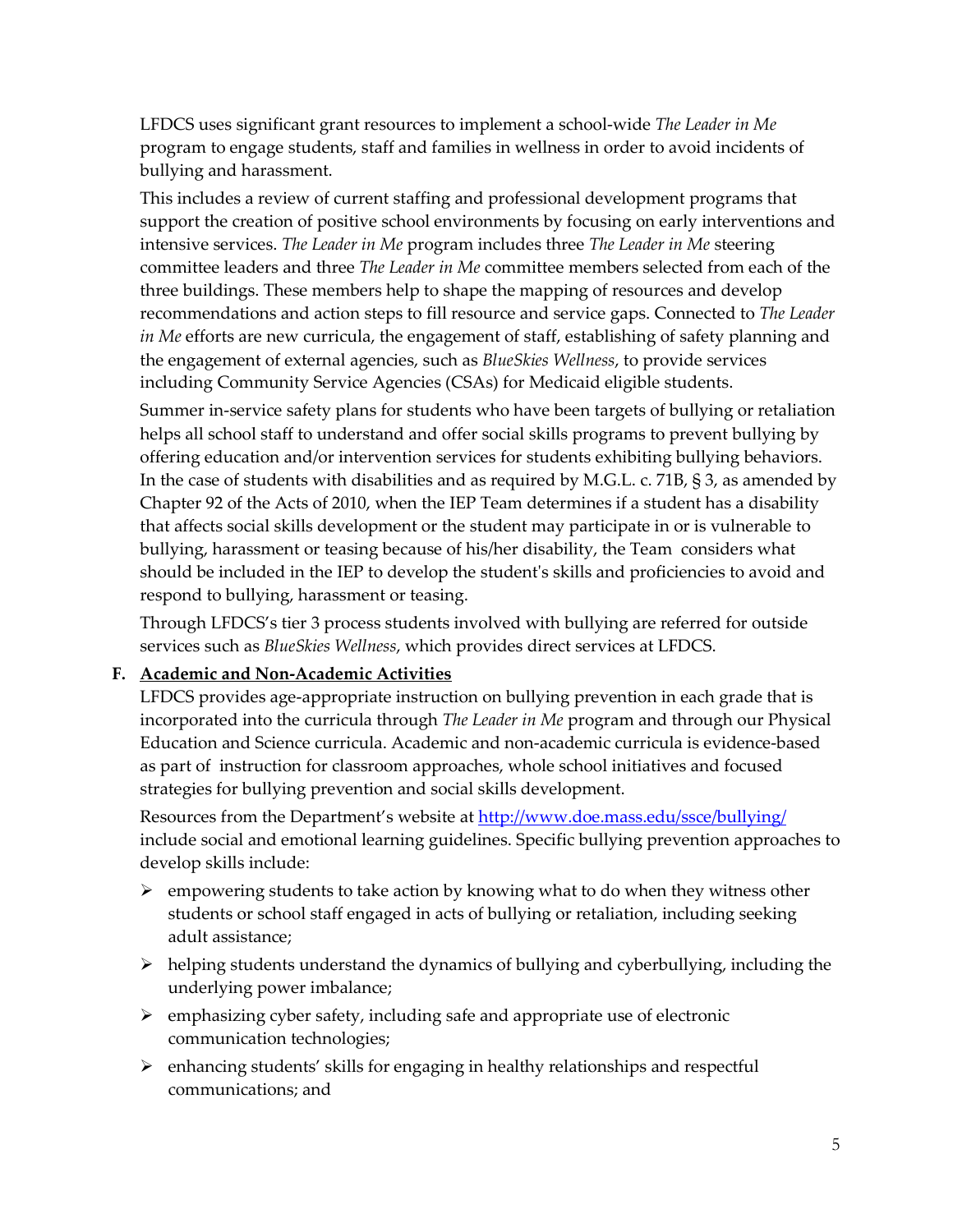$\triangleright$  engaging students in a safe, supportive school environment that is respectful of diversity and difference.

*The Leader in Me* wellness initiative teaches students about the student-related sections of the Bullying Prevention and Intervention Plan and assists all school staff to:

- $\triangleright$  set clear expectations for students and establishing school and classroom routines;
- $\triangleright$  create safe school and classroom environments for all students, including for students with disabilities, lesbian, gay, bisexual, transgender students, and homeless students;
- $\triangleright$  use appropriate and positive responses and reinforcement, even when students require discipline;
- $\triangleright$  use positive behavioral supports;
- $\triangleright$  encourage adults to develop positive relationships with students;
- model, teach, and reward pro-social, healthy, and respectful behaviors;
- $\triangleright$  use positive approaches to behavioral health, including collaborative problem-solving, conflict resolution training, teamwork, and positive behavioral supports that aid in social and emotional development;
- $\triangleright$  use the Internet safely; and
- $\triangleright$  support students' interest and participation in non-academic and extracurricular activities, particularly in their areas of strength.

#### **G. Collaboration with Families**

Resources for families and communication at events are essential aspects of effective collaboration. LFDCS informs parents or guardians about the bullying prevention and intervention curricula including: (i) how parents and guardians can reinforce the curricula at home and support LFDCS; (ii) the dynamics of bullying; and (iii) online safety and cyberbullying. As part of its long history of parent engagement, LFDCS uses collaboration with parents leading to appropriate responses to bullying based on age, climate, socioeconomic factors and linguistic and cultural make-up of students and parents. *The Leader in Me* and other bullying prevention efforts include strategies to engage and collaborate with students' families in order to increase the capacity of LFDCS to prevent and respond to bullying. These programs are offered in collaboration with School Site Council meetings, Special Education Parent Advisory Council meetings and Parent coffees.

#### H**. Notification Requirements**

Each year LFDCS will inform parents or guardians of enrolled students and staff members about the anti-bullying curricula that are being used. This notice will include information about the dynamics of bullying, including cyberbullying and online safety (also available on our website at www.lfdcs.org.). LFDCS will send parents written notice each year about the Plan and LFDCS's Internet Safety Policy included in the Parent/Student Handbook. All notices and information made available to parents or guardians are available in the language(s) most prevalent among parent(s), guardian(s) and staff members and posted on its website.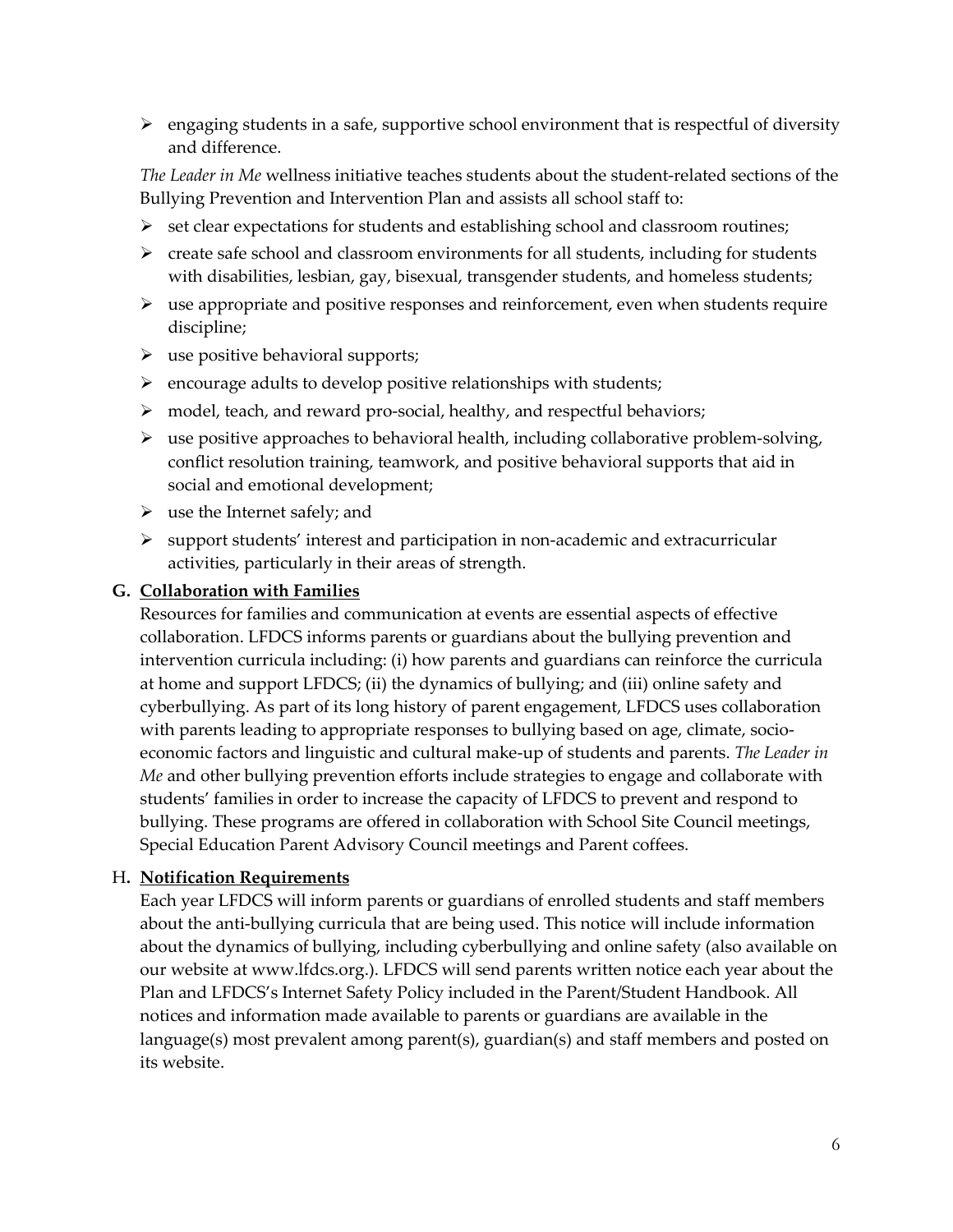Consistent with state and federal laws and the policies of LFDCS, no person shall be discriminated against in admission to a public school or any town or in obtaining the advantages, privilege and courses of study of such public school on account of race, color, national origin, creed, sex, ethnicity, sexual orientation, gender identity, disability, age, ancestry, athletic performance, special need, proficiency in the English language or a foreign language or prior academic achievement. Nothing in the Plan prevents the LFDCS from taking action to remediate discrimination or harassment based on a person's membership in a legally-protected category under local, state or federal law, or school or district policies.

In addition, nothing in the Plan is designed or intended to limit the authority of the LFDCS to take disciplinary action or other action under M.G.L.A. c. 71,, §§ 37H or 37H½, other applicable laws, or local school or district policies in response to violent, harmful or disruptive behavior, regardless of whether the Plan covers the behavior.

The LFDCS Employee Manual provides annual written notice with sign off on aggressive behavior, bullying and retaliation which are strictly prohibited.

#### I**. Problem Resolution System**

Chapter 86 of the Acts of 2014 amended Section 37O of chapter 71 of the General Laws to include (g) (v): The Plan shall inform parents or guardians of the target about the Department's problem resolution system and the process for seeking assistance or filing a claim through the problem resolution system. This information will be made available in both hard copy and electronic formats:

Any parent wishing to file a claim/concern or seeking assistance outside of the district may do so with the Department of Elementary and Secondary Education Program Resolution System (PRS). That information can be found at: [http://www.doe.mass.edu/pqa,](http://www.doe.mass.edu/pqa) emails can be sent t[o compliance@doe.mass.edu](mailto:compliance@doe.mass.edu) or individuals can call 781-338-3700. Hard copies of this information are also available at the Superintendent's office.

## **J. Relationship to Other Laws**

Consistent with state and federal laws, and the policies of LFDCS, no person shall be discriminated against in admission to a public school of any town or in obtaining the advantages, privilege and courses of study of such public school on account of race, color, religion, ancestry, national origin, sex, socioeconomic status, academic status, gender identity or expression, physical appearance, sexual orientation, or mental, physical, development or sensory disability, or by association with a person who has or is perceived to have one or more of these characteristics. Nothing in the Plan prevents the school or district from taking action to remediate discrimination or harassment based on a person's membership in a legally-protected category under local, state or federal law or school or district policies.

In addition, nothing in the Plan is designed or intended to limit the authority of LFDCS to take disciplinary action or other action under M.G.L. c. 71, §§ 37H or 37H½, M.G.L. c. 71, §§41 and 42, M.G.L.c 76 § 5, or other applicable laws, or local school or district policies, or collective bargaining agreements, in response to violent, harmful, or disruptive behavior, regardless of whether the Plan covers the behavior.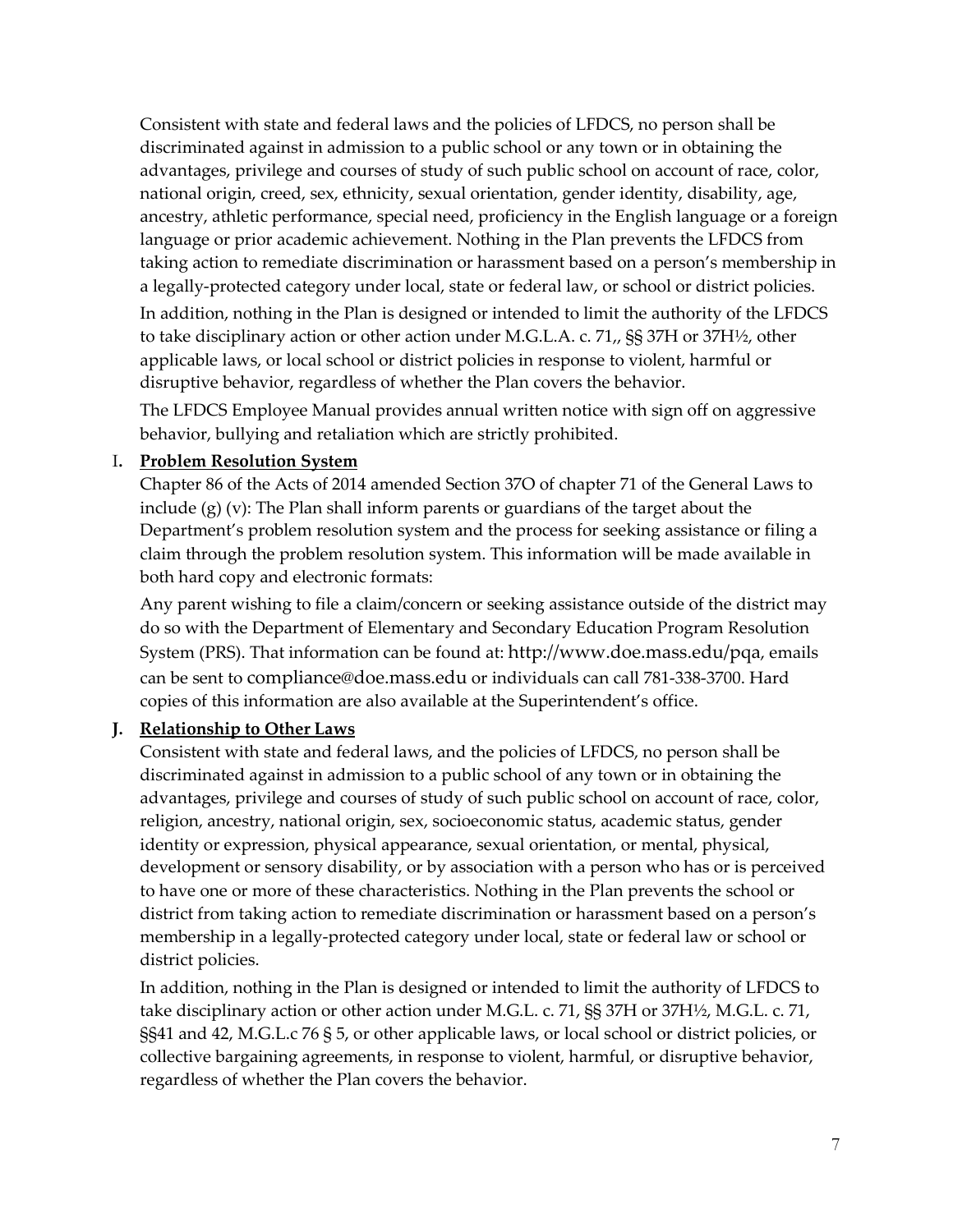# **K. Safety**

The Principal or designee will create a personal safety plan; pre-determining seating arrangements for the target and/or the aggressor in the classroom, at lunch, or on the bus; identifying a staff member who will act as a "safe person" for the target; and altering the aggressor's schedule and access to the target. The Principal or designee will take additional steps to promote safety during the course of and after the investigation, as necessary.

The Principal or designee will implement appropriate strategies for protecting from bullying or retaliation of a student who has reported bullying or retaliation, a student who has witnessed bullying or retaliation, a student who provides information during an investigation, or a student who has reliable information about a reported act of bullying or retaliation.

#### L**. Policies and Procedures for Reporting and Responding to Bullying and Retaliation**

Reports of bullying or retaliation may be made by staff, students, parents or guardians, or others, and may be oral or written. Oral reports made by or to a staff member shall be recorded or in writing. A school or district staff member is required to report immediately to the Principal or designee, or to the Superintendent or designee when the Principal or Head of School is the alleged aggressor, or to the President of the School Board or designee when the Superintendent is the alleged aggressor, any instance of bullying or retaliation the staff member becomes aware of or witnesses. Reports made by students, parents or guardians or other individuals who are not school or district staff members, may be made anonymously. LFDCS will make a variety of reporting resources available to the school community including, but not limited to, a Bullying Prevention and Intervention Report .

LFDCS will: 1) include a copy of the Bullying Prevention and Intervention Report in the beginning of the year packets for students and parents or guardians; 2) make it available at the Receptionist's desk, the school nurse's office, and other locations determined by the Principal or designee; and 3) posted on the school's website. The Bullying Prevention and Intervention Report will be made available in the most prevalent language(s) of origin of student(s) and parent(s) or guardian(s).

**Reporting by School Staff:** An LFDCS staff member will report immediately to the Principal or designee, or to the Superintendent or designee when the Principal or the Head of School is the alleged aggressor, or to the President of the School Board or designee when the Superintendent is the alleged aggressor when he/she witnesses or becomes aware of conduct that may be bullying or retaliation. The requirement to report as provided does not limit the authority of the staff member to respond to behavioral or disciplinary incidents consistent with school or district policies and procedures for behavior management and discipline.

**Responding to a Report of Bullying by School Staff:** LFDCS has policies and procedures to address how it responds and resolves bullying of a student by a school staff member. These address safety planning, notification to parent or guardians and others, investigation and response areas that are addressed when a student is alleged to have been bullied by another student. As needed, LFDCS seeks legal counsel to develop and administer these policies and procedures. Of key importance are the steps of investigation, the need for the aggressor,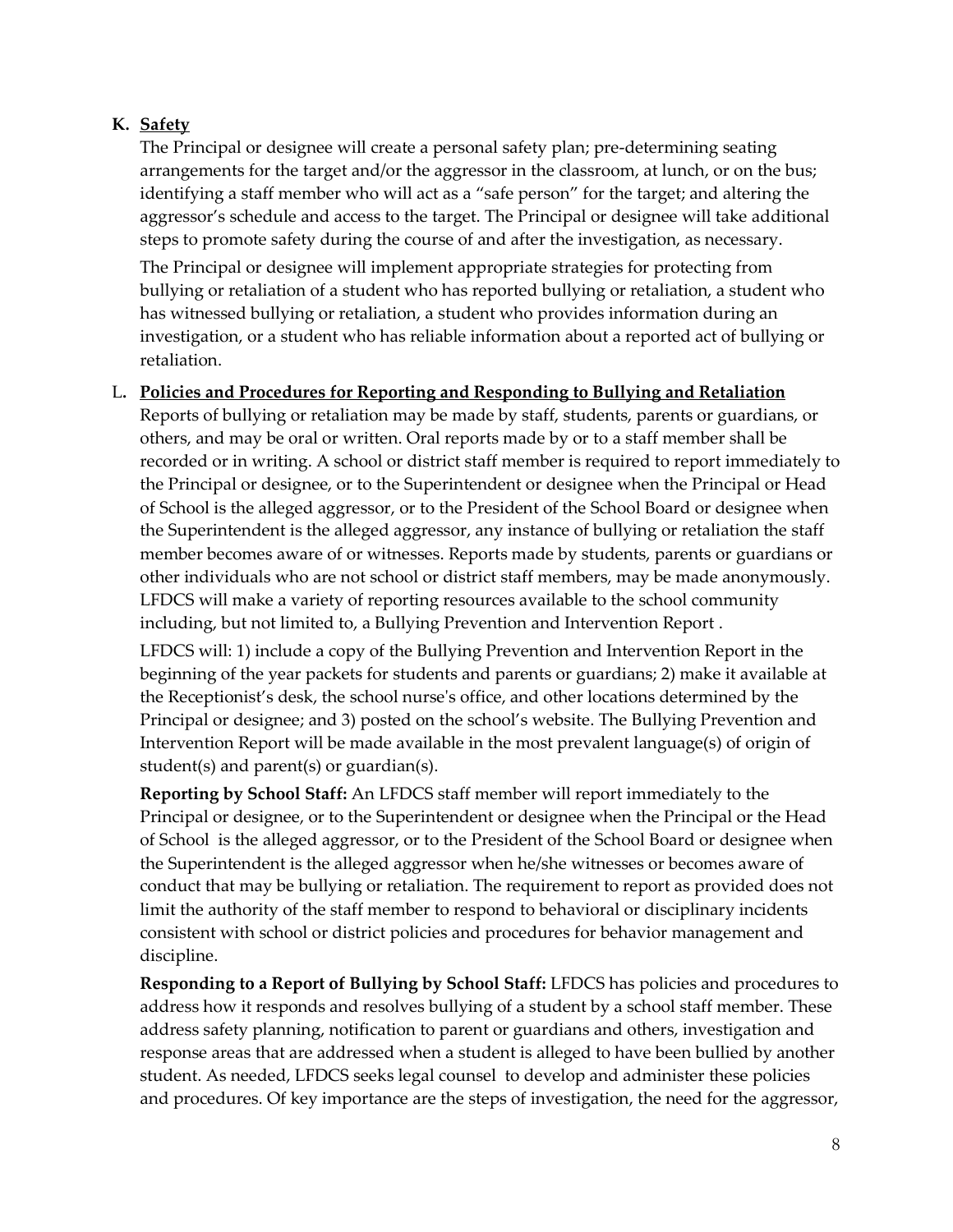target and witnesses to be truthful, and that retaliation against someone who reports bullying or provides information during a bullying investigation is strictly prohibited and will result in disciplinary action. All data related to bullying, aggression and harassment are tracked in the LFDCS student management system and reported swiftly via SIF to the Department of Elementary and Secondary Education.

**Reporting by Students, Parents/Guardians and Others:** LFDCS expects students, parents/guardians and others who witness or become aware of an instance of bullying or retaliation involving a student or staff member to report it to the school Principal or designee or Superintendent or designee when the Principal or Head of School is the alleged aggressor.

Any individual may make an anonymous report of bullying or retaliation; however, no disciplinary action may be taken against a student or staff member solely on the basis of an anonymous report. A student or staff member who knowingly makes a false accusation of bullying or retaliation shall be subject to disciplinary action. Reports may be made anonymously, but no disciplinary action will be taken against an alleged aggressor solely on the basis of an anonymous report. Students, parents or guardians and others may request assistance from a staff member to complete a written report. Students will be provided practical, safe, private and age-appropriate ways to report and discuss an incident of bullying with a staff member, or with the Principal or designee, or the Superintendent or designee when the Principal or assistant Principal or the President of the School board when the Superintendent is the alleged aggressor.

**Reporting to Parents/Guardians:** Upon determination that bullying or retaliation has occurred, the Principal or designee will notify the parent/guardian of the target and or the student aggressor of this finding and of the school's procedures for responding to it. If the alleged target and alleged aggressor attend different schools, the Principal receiving the report shall inform the Principal of the other student's school or school staff's school, who shall notify the student's parents or staff member of the report and procedures. There may be circumstances in which the Principal or designee contacts parents or guardians prior to any investigation. Notice will be consistent with state regulations at 603 CMR 49.00.

**Reporting to Local Law Enforcement:** At any point after the receipt of a report of bullying or retaliation, or during or after an investigation, if the school Principal or designee has a reasonable basis to believe that the incident may involve criminal charges which may be pursued against the aggressor, the school Principal or designee will notify the local law enforcement agency. Notice will be consistent with the requirements of 603 CMR 49.00 and locally-established agreement with the local law enforcement agency. In addition, if an incident of bullying or retaliation occurs on school grounds and involves a former student under the age of 21 who is no longer enrolled in a local school district, charter school, nonpublic school, approved private day or residential school or collaborative school, the Superintendent of the Lawrence Family Development Charter School or designee will notify local law enforcement if they believe that criminal charges may be pursued against the student aggressor.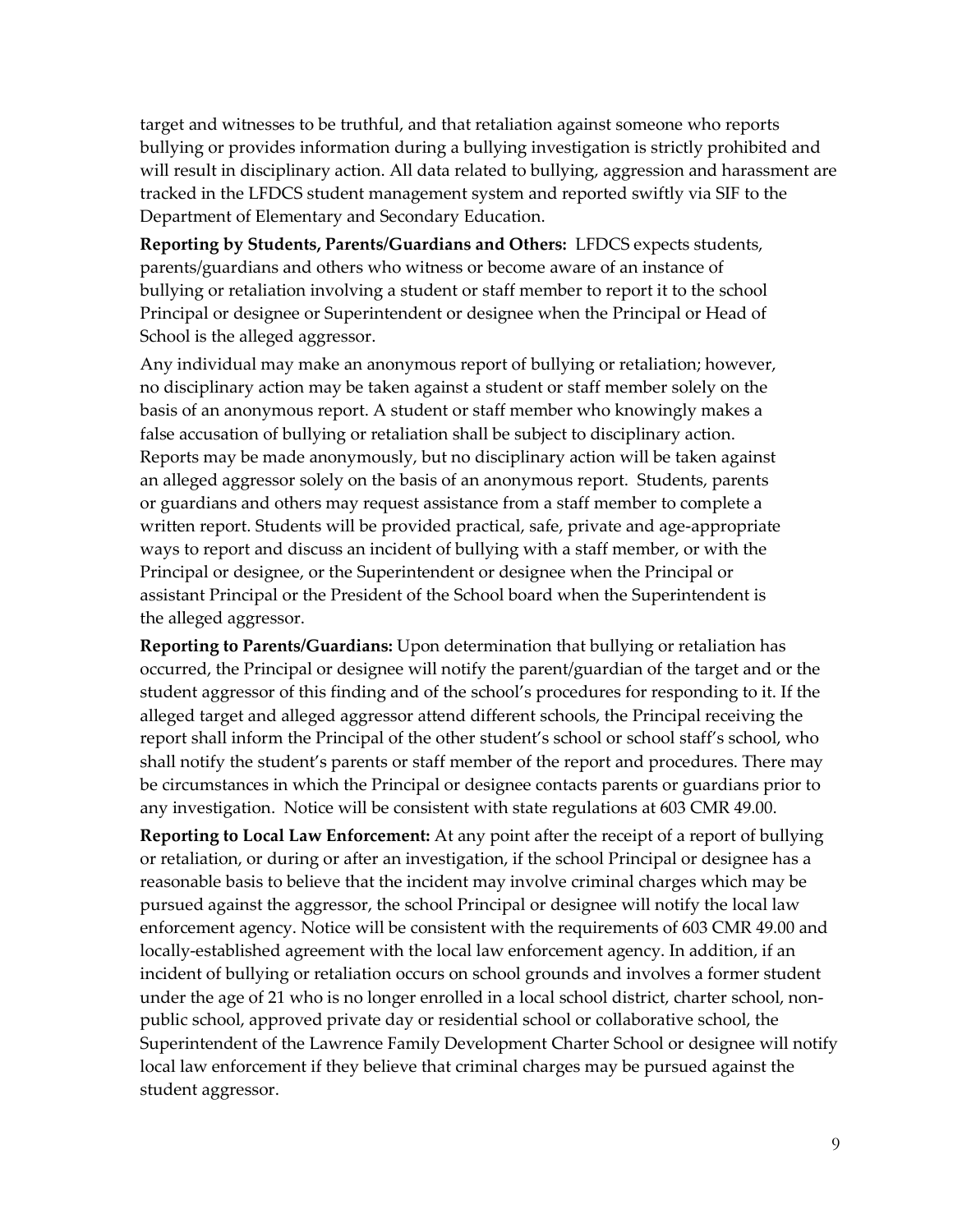In making this determination, the Principal will, consistent with the Plan and with applicable school or district policies and procedures, consult with the school resource officer, if any, and other individuals the Principal or designee deems appropriate.

**Reporting to Administrator of Another School District or School:** If an incident of bullying or retaliation involves students or staff members from more than one school district, charter school, non-public school, approved private day or residential school or collaborative school, the Principal or designee first informed of the incident will promptly notify by telephone the Principal or designee of the other school(s) of the incident so that each school may take appropriate action. All communications will be in accordance with state and federal privacy laws and regulations, and 603 CMR 49.00.

#### **M. Investigation**

The school Principal or designee shall investigate promptly a report of bullying or retaliation, giving consideration to all circumstances at hand, including the nature of the allegations, the staff member and the ages of the students involved. The following are general guidelines for responding to a report of bullying or retaliation. The guidelines will be adapted as necessary to respond appropriately to the complaint.

**Pre-Investigation:** Even before fully investigating allegations of bullying or retaliation, school personnel will consider whether there is a need to take immediate steps to support the alleged target and/or protect the alleged target from further potential incidents of concern. In taking any such action, however, the rights of both the alleged target and alleged aggressor must be considered.

**Written statement of the complaint:** The investigator will seek to determine the basis of the complaint, gathering information from the complainant, including such matters as: what specifically happened, who committed the alleged acts, who was present or may have information about the events, when the events occurred (date, time of day) and where the events occurred. It is helpful to have these facts in writing. The Principal or designee (or whoever is conducting the investigation) will remind the alleged student aggressor, target, and witnesses of the importance of the investigation, their obligation to be truthful and that retaliation against someone who reports bullying or provides information during a bullying investigation is strictly prohibited and will result in disciplinary action.

If age appropriate, the complainant may be asked to put the complaint in writing and to sign and date it. If the complainant cannot or chooses not to write a complaint, the investigator will record the allegations, read them to the complainant to confirm accuracy and ask the complainant to sign the document. If the complainant cannot or chooses not to sign, the investigator may sign and date the document her/himself.

**Interviews:** Once the allegations of the complainant are established, the investigator will gather other evidence, which often involves interviews of the alleged aggressor and/or other witnesses. If appropriate, the investigator should remind the alleged aggressor and witnesses that retaliation against persons whom they believe might have reported the incidents or cooperated with the investigation is strictly prohibited and will result in disciplinary action.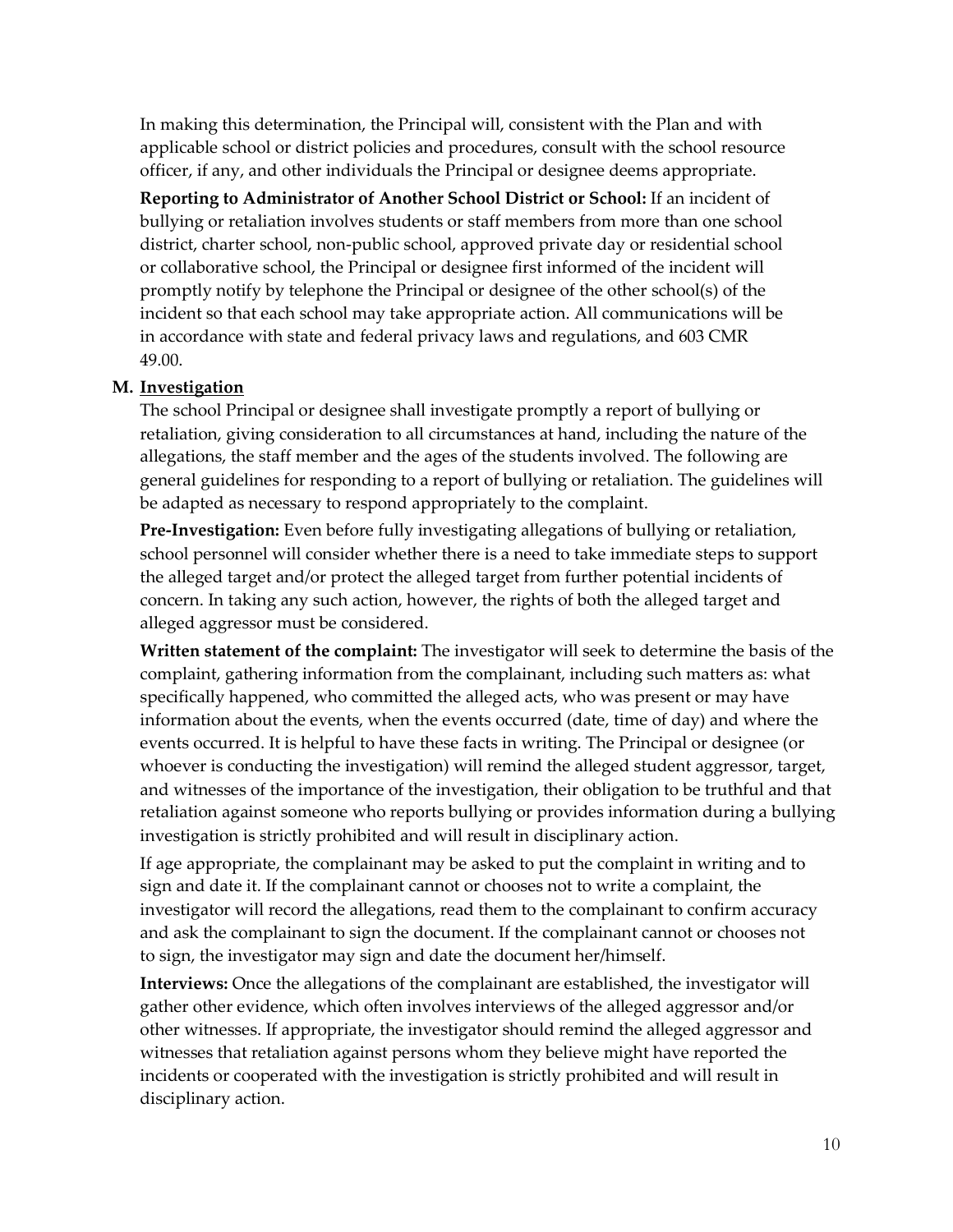## **N. Determination**

The Principal or designee will make a determination based upon all of the facts and circumstances. If, after investigation, bullying or retaliation is substantiated, the Principal or designee will take steps reasonably calculated to prevent recurrence and to ensure that the target is not restricted in participating in school or in benefiting from school activities. The Principal or designee will: 1) determine what remedial action is required, if any, and 2) determine what responsive actions and/or disciplinary action is necessary.

Depending upon the circumstances, the Principal or designee may choose to consult with the students' teacher(s) and/or school counselor, and the target's or student aggressor's parents or guardians, to identify any underlying social or emotional issue(s) that may have contributed to the bullying behavior and to assess the level of need for additional social skills development.

The Principal or designee will promptly notify the parents or guardians of the target and the aggressor about the results of the investigation and, if bullying or retaliation is found, what action is being taken to prevent further acts of bullying or retaliation. All notice to parents must comply with applicable state and federal privacy laws and regulations. Because of the legal requirements regarding the confidentiality of student records, the Principal or designee cannot report specific information to the target's parent or guardian about the disciplinary action taken unless it involves a "stay away" order or other directive that the target must be aware of in order to report violations.

The Principal or designee shall inform the parent or guardian of the target about the Department of Elementary and Secondary Education's problem resolution system and the process for accessing that system, regardless of the outcome of the bullying determination.

# **O. Taking Disciplinary Action**

If the Principal or designee decides that disciplinary action is appropriate, the disciplinary action will be determined on the basis of facts found by the Principal or designee, including the nature of the conduct, the age of the student(s) involved, and the need to balance accountability with the teaching of appropriate behavior. Discipline will be consistent with the Plan and with the school's or district's code of conduct.

Discipline procedures for students with disabilities are governed by the federal Individuals with Disabilities Education Improvement Act (IDEA), which should be read in cooperation with state laws regarding student discipline.

If the Principal or designee determines that a student or staff member knowingly made a false allegation of bullying or retaliation, that student or staff member may be subject to disciplinary action.

## **P. Responses to Bullying**

If bullying or retaliation is substantiated, the school will take steps reasonably calculated to prevent recurrence and ensure that the target is not restricted in participating in school or in benefiting from school activities. As with the investigation, the response will be individually tailored to all of the circumstances, including the nature of the conduct and the age of the students involved and/or the staff member.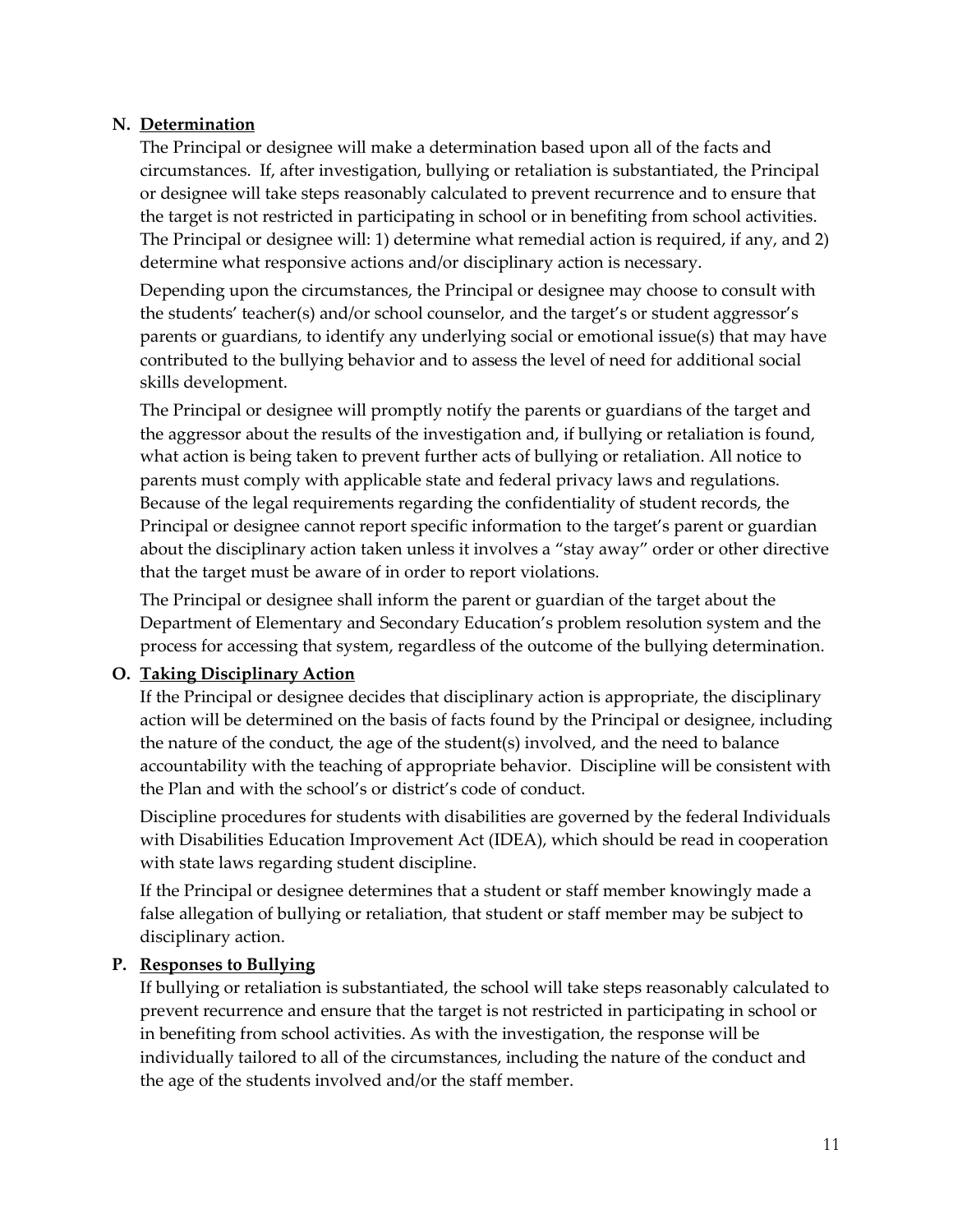In addition to taking disciplinary action, the following are examples of steps that may be taken to prevent the recurrence of bullying or retaliation:

- hold parent conferences;
- transfer a staff member or a student's classroom or school;
- $\triangleright$  limit or deny staff or student access to a part, or area, of a school;
- $\triangleright$  enhance adult supervision on school premises;
- $\triangleright$  provide relevant educational activities for staff members or individual students or groups of students. Nurses and others in the school setting who have been trained to work with students or staff members on interpersonal issues may be helpful in providing such programs.
- $\triangleright$  provide a personalized Action Plan and directives for future conduct, including providing the target with a process for reporting any concerns about future conduct immediately. It is critical to involve the student and/or staff member in creating an action plan that involves a reporting process that works for that particular student and/or staff member.
- $\triangleright$  arrange for communication between the parties, if appropriate, to assist them in resolving issues which have arisen between them (such an approach will be used cautiously since communication can sometimes exacerbate, rather than alleviate, the target's concerns and since the conduct often involves an imbalance of power.)
- $\triangleright$  provide counseling (or other appropriate services) or referral to such services for the target and/or the aggressor and/or for appropriate family members of said students and/or staff member.
- $\triangleright$  develop safety plans, provide social skills programs and refer to outside services as needed.
- $\triangleright$  provide discipline procedures for students with disabilities as governed by the federal Individuals with Disabilities Education Improvement Act (IDEA), which should be read in cooperation with state laws regarding student discipline.

#### Q**. Promoting Safety for the Target and Others**

The Principal or designee will consider what adjustments, if any, are needed in the school environment to enhance the target's sense of safety and that of others as well. One strategy that the Principal or designee may use is to increase adult supervision at transition times and in locations where bullying is known to have occurred or is likely to occur.

Within a reasonable period of time following the determination and the ordering of remedial and/or disciplinary action, the Principal or designee will contact the target to determine whether there has been a recurrence of the prohibited conduct and whether additional supportive measures are needed. If so, the Principal or designee will work with appropriate school staff to implement them immediately.